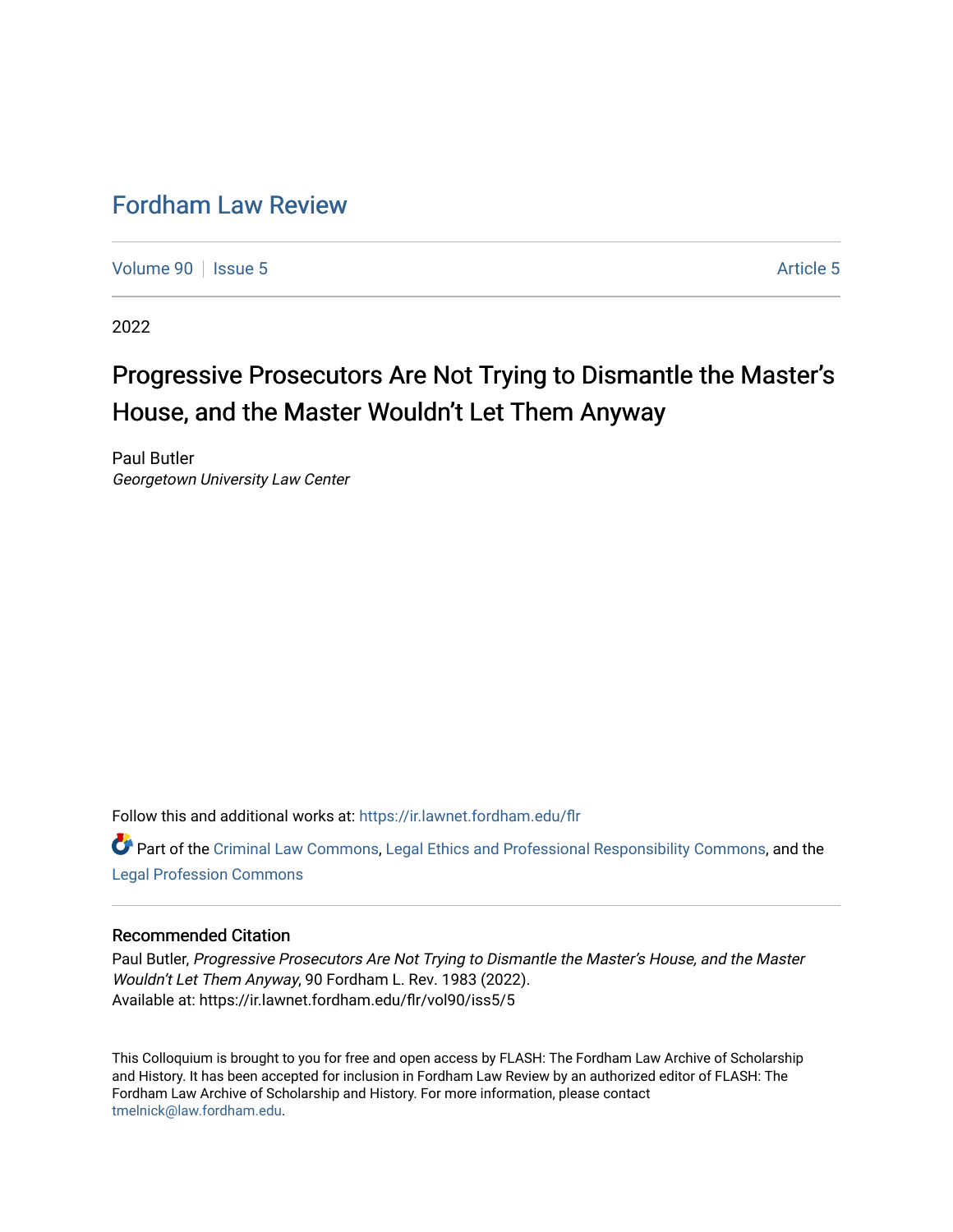## PROGRESSIVE PROSECUTORS ARE NOT TRYING TO DISMANTLE THE MASTER'S HOUSE, AND THE MASTER WOULDN'T LET THEM ANYWAY

#### Paul Butler\*

[T]he master's tools will never dismantle the master's house.

—Audre Lorde1

| I. THE MASTER'S TOOLS THESIS: HOW IT STARTED/WHERE IT |  |
|-------------------------------------------------------|--|
|                                                       |  |
|                                                       |  |
|                                                       |  |
|                                                       |  |

#### **INTRODUCTION**

The first thing to note about Audre Lorde's famous phrase "the master's tools will never dismantle the master's house" is that it cannot literally be true. If tools can dismantle the master's house, the master's own tools would be good as anyone's. The main problem would not be that the tools don't work, but rather how to get them to the people who most need the master's house dismantled—the enslaved ones.

<sup>\*</sup> The Albert Brick Professor in Law, Georgetown University Law Center. This Essay was prepared for the Colloquium entitled Subversive Lawyering, hosted by the Fordham Law Review and co-organized by the Center on Race, Law, and Justice and the Stein Center for Law and Ethics on October 15–16, 2021, at Fordham University School of Law. Shout out to Devon Carbado for a generative conversation about the master's tools. Thanks to Chibunkem Ezenekwe and Brandon Burke for exemplary research assistance.

<sup>1</sup>. AUDRE LORDE, The Master's Tools Will Never Dismantle the Master's House, in SISTER OUTSIDER: ESSAYS AND SPEECHES 110, 112 (2007) (emphasis omitted).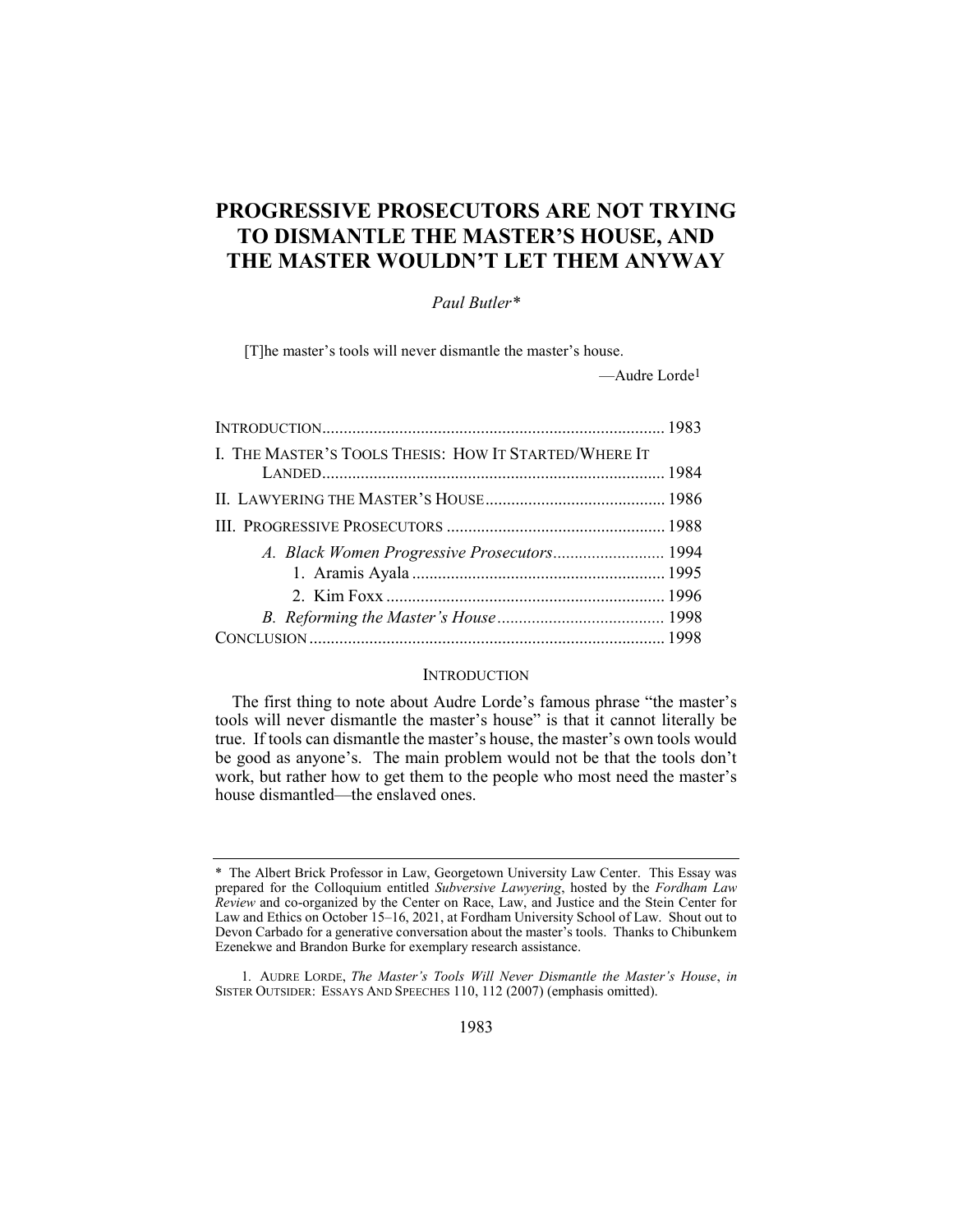But the considerable work that the phrase does in social justice movements and critical theory is figurative rather than literal. It is usually intended as a rebuke of liberal reformist efforts, or at least as a caution against high expectations for them.2

In this Essay, which is part of a colloquium on "subversive lawyering," I examine the progressive-prosecutor movement as a way of interrogating Lorde's claim. I conclude that she was right, but that should not disrupt the project because most progressive prosecutors have less ambitious goals than wholesale transformation of the criminal legal system. They are mainly reformers rather than radicals. But in two recent cases, elected progressive prosecutors who are Black women were stripped of their discretion probably the most potent master's tool for prosecutors—when they tried to exercise it in a way that displeased some powerful elites. These cases demonstrate the limits of reform in the criminal legal system. Not only will the master's tools never dismantle the master's house, sometimes they will not even renovate it.

The Essay proceeds as follows. Part I offers a brief exegesis of how Lorde's phrase has travelled in the legal academy and among activists. Part II applies it to subversive and/or resistance lawyering. Part III focuses on progressive prosecutors. The conclusion offers some observations for people who understand the urgency of dismantling the master's house and for people who are doing, or are contemplating doing, legal work as part of this project.

#### I. THE MASTER'S TOOLS THESIS: HOW IT STARTED/WHERE IT LANDED

The Master's Tools Will Never Dismantle the Master's House is a 1984 essay by Audre Lorde, compiled in a book of her essays and speeches entitled Sister Outsider.<sup>3</sup> While the essay's title has become an essential part of the canon of critical race theory,4 the essay itself mainly makes a nonradical point about what might be called, in today's parlance, "diversity and inclusion."

Lorde offers a scathing critique of the New York University Institute for the Humanities Conference, where she had been invited to comment on essays regarding the lives of American women and how their experiences differ across the intersectionalities of race, age, class, and sexuality.<sup>5</sup> The problem was that no women from some of the impacted groups (poor women, Black women, queer women, old women) were invited to speak at the conference, except for Lorde and one other Black woman.6

<sup>2</sup>. See I. Bennett Capers, Reading Michigan v. Bryant, "Reading" Justice Sotomayor, 123 YALE L.J.F. 427, 441 (2014) (discussing the shortcomings of using legal precedent as a tool for criminal justice reform); Portia Pedro, A Prelude to the Critical Race Theorist Account of Civil Procedure, 107 VA. L. REV. ONLINE 143, 157 (2021) ("I admit the possible futility in ever attempting to use 'the master's tools' to 'dismantle the master's house.'

 <sup>3.</sup> LORDE, supra note 1, at 110.

<sup>4.</sup> See Capers, *supra* note 2, at 441.

 <sup>5.</sup> LORDE, supra note 1, at 110.

<sup>6</sup>. Id. at 110–11.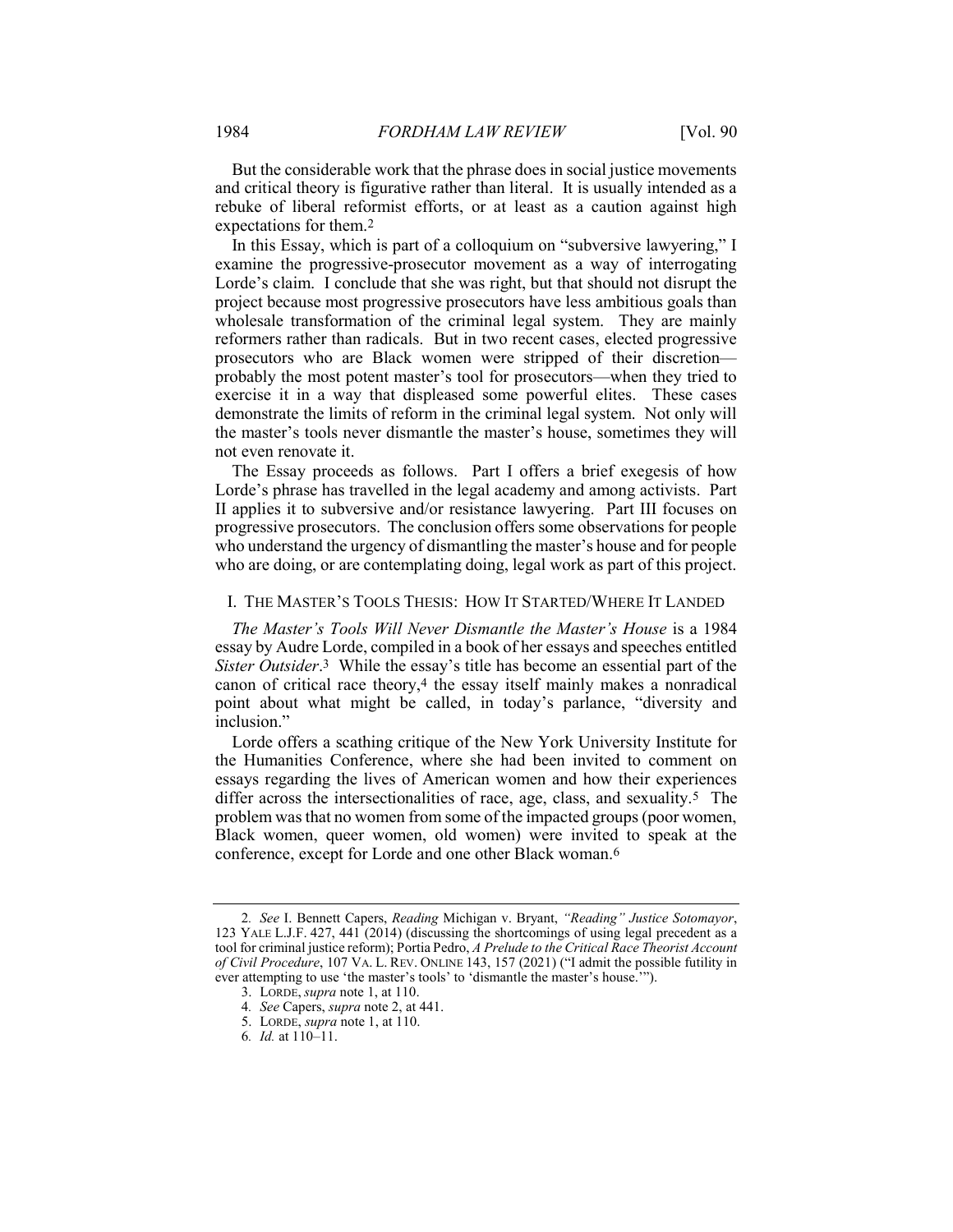Lorde questions how a conference that doesn't include the stories of marginalized women can accurately analyze the issues of marginalized women.7 She asks, "What does it mean when the tools of a racist patriarchy are used to examine the fruits of that same patriarchy?"8 Lorde describes the goal of some women of marginalized identities to work within the larger feminist movement—even when the movement excluded their narratives as poor, queer, and/or non-white women.9 These marginalized women believe that looking past differences, despite their exclusion of other identities, will bring about change.10 Lorde writes:

Those of us who stand outside the circle of this society's definition of acceptable women; those of us who have been forged in the crucibles of difference—those of us who are poor, who are lesbians, who are Black, who are older—know that survival is not an academic skill.... It is learning how to take our differences and make them strengths. For the master's tools will never dismantle the master's house. They may allow us temporarily to beat him at his own game, but they will never enable us to bring about genuine change.<sup>11</sup>

More than two hundred law review articles have cited the essay, mainly for its title. Most use it as a framework for analyzing the efficacy of law as a vehicle for social transformation rather than writing about the legal meaning of the quote itself. For example, one author used the title to note that the civil rights movement embraced mainstream American values like integration and democracy, and this was a major shortcoming.12 Another author asserted that land reparation to native Hawaiians is a necessary restitution, although grabbing land back will not dismantle the figurative house.13 Few articles argue that a certain change does actually dismantle the figurative master's house.14 Professor Bennett Capers took a middle ground, using the phrase as a sustained analogy to assess the legacy of Justice Sotomayor and finding that her jurisprudence had meaningful but limited success in creating social change.<sup>15</sup>

12. See Tomiko Brown-Nagin, The Civil Rights Canon: Above and Below, 123 YALE L.J. 2698, 2706 (2014).

13. See Chapter Four Aloha 'Āina: Native Hawaiian Land Restitution, 133 HARV. L. REV. 2148, 2171 (2020).

14. See, e.g., Marion Crain, Feminism, Labor, and Power, 65 S. CAL. L. REV. 1819, 1885–86 (1992).

<sup>7</sup>. Id. at 111.

<sup>8</sup>. Id. at 110–11.

<sup>9</sup>. Id. at 112 ("Poor women and women of Color know there is a difference between the daily manifestations of marital slavery and prostitution because it is our daughters who line 42nd street.").

<sup>10.</sup> Id. ("But community must not mean a shedding of our differences, nor the pathetic pretense that these differences do not exist. . . . And this fact is only threatening to those women who still define the master's house as their only source of support.").

<sup>11</sup>. Id.

<sup>15</sup>. See Capers, supra note 2, at 441.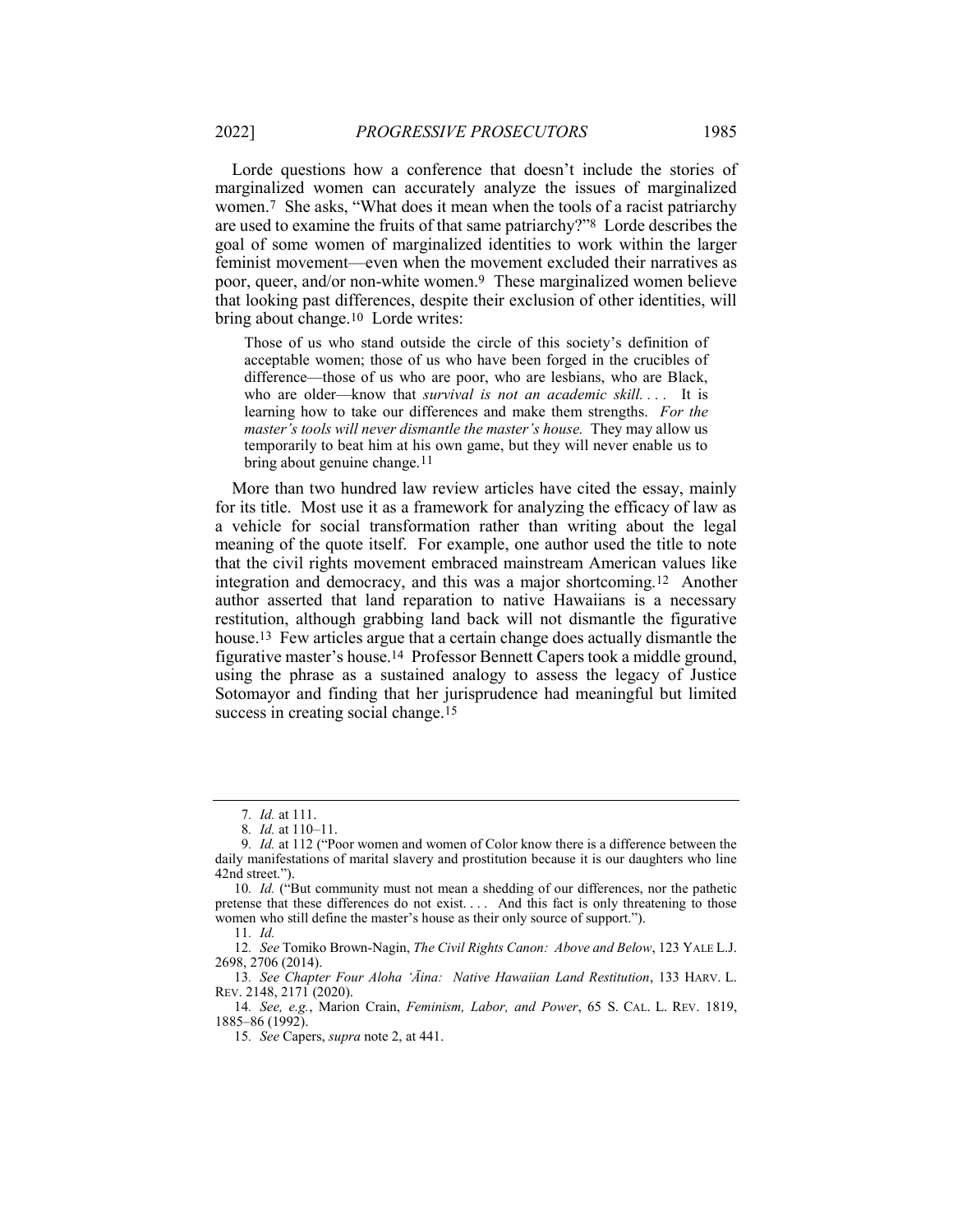#### II. LAWYERING THE MASTER'S HOUSE

Much of the legal scholarship that cites Lorde's phrase posits law as the "master's tool," but fails to identify, beyond generalities, the "master's house" that needs dismantling. In a less pithy expression than Lorde's, Victor Rabinowitz offered a more specific description of the limits of the law to effect broad social transformation:

All systems of law are constructed to protect the State and its economic base. Conduct that seriously threatens the survival of the State or that would effectuate a basic change in the economic system is, ipso facto, 'illegal.' Those in whose interests the State exists will necessarily make laws to protect those interests and that state, and a government that will tolerate effective seditious conduct is almost beyond our imagination.16

Rabinowitz, a cofounder of the National Lawyers Guild, was a radical labor lawyer. His description of the role of law in sustaining the economic interests of the powerful resonates with how many scholars and activists have used Lorde's master's tools thesis, with one crucial exception: they would include race and gender hierarchies along with economics as vital interests that the State seeks to protect, including through law.17

If we think of (some of) the master's houses as racial capitalism, white supremacy, and patriarchy, assessing whether lawyering can overthrow them becomes easier. As many scholars, activists, and artists have long described, these are constitutive features of U.S. identity. The idea that they might be crushed through lawyering is, if not "almost beyond our imagination,"18 inconsistent with an informed understanding of American history and politics.

In this sense, the only way that "subversive lawyering" is not oxymoronic is if the meaning of "subversive" is watered down. It is revealing that the announcement of this Colloquium describes subversive lawyering as seeking "to reform, disrupt, or subvert aspects of the legal system that [lawyers] personally regard as unjust."19 But there is a huge gulf between reforming the law and overthrowing the law.20 The concept of subversive lawyering has more coherence if its objective is the former rather than the latter.

<sup>16.</sup> Victor Rabinowitz, The Radical Tradition in the Law, in THE POLITICS OF LAW: A PROGRESSIVE CRITIQUE 680, 682 (David A. Karys ed., 1998). I first read this quote, somewhat ironically, on the cover of the Harvard Law School yearbook for the Class of 1986. It was superimposed over a drawing of Nelson Mandela.

 <sup>17.</sup> Lorde frequently described herself as a radical Black lesbian feminist. See Audre Lorde, POETRY FOUND., https://www.poetryfoundation.org/poets/audre-lorde [https://perma.cc/RN3W-S9H5] (last visited Mar. 4, 2022).

 <sup>18.</sup> Rabinowitz, supra note 16, at 682.

<sup>19.</sup> Scholarly and Professional Programming, FORDHAM UNIV. SCH. OF L., https://www.fordham.edu/info/23508/scholarly\_and\_professional\_programming#:~:text=Th e%202021%20colloquium%20on%20Subversive,they%20personally%20regard%20as%20u njust [https://perma.cc/X7RB-VVLD] (last visited Mar. 4, 2022).

 <sup>20.</sup> I understand the incentives, including in the legal academy. The prospect of "incrementalist lawyering" is unlikely to send a bunch of Black Lives Matter activists racing to law school. "Reformist lawyering" does not inspire quite like "subversive lawyering," but at least it does not raise false hopes.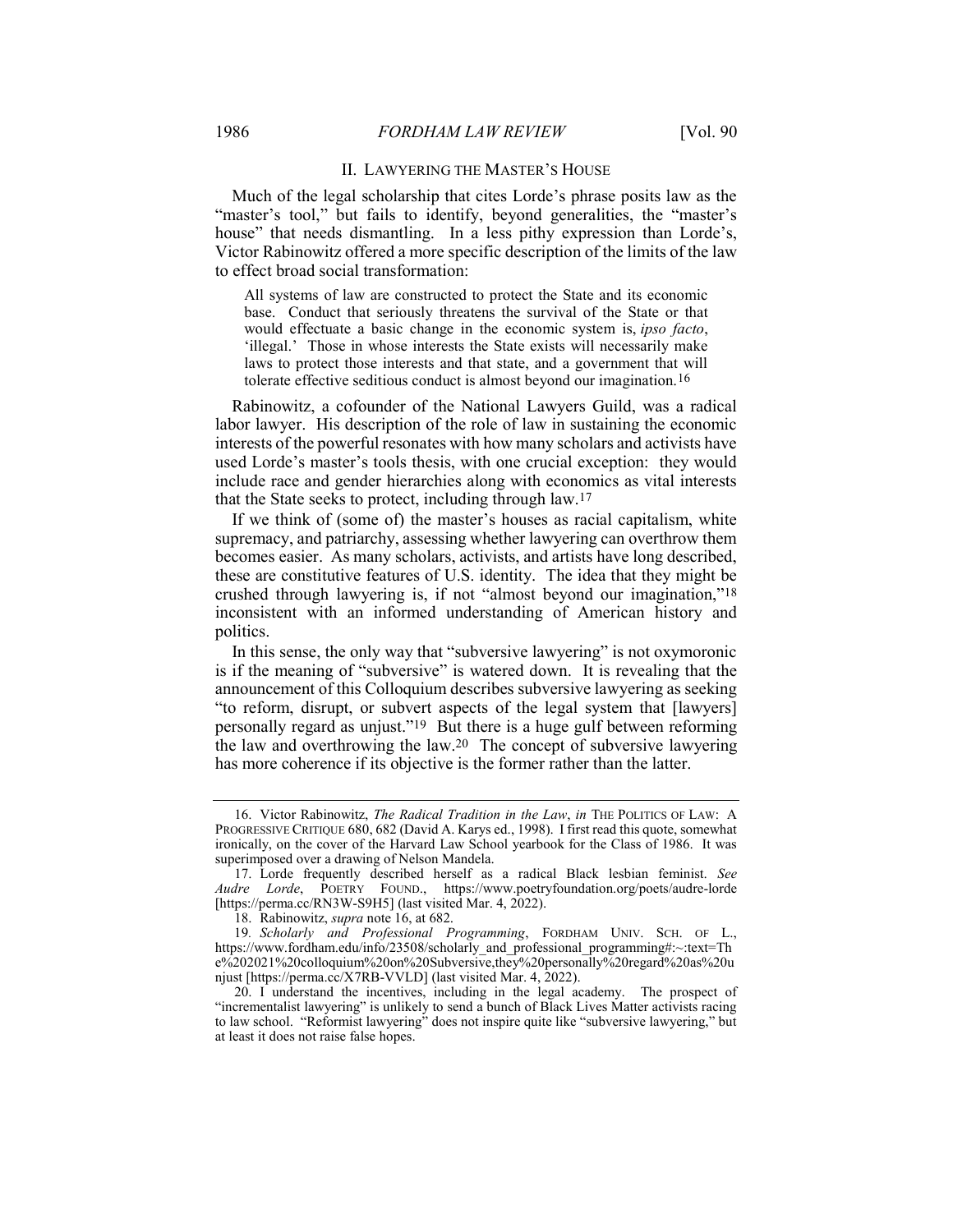Subversion, in the Colloquium's description, requires that legal actors not be "out" about their ultimate objectives. I understand that subversive lawyering's "down-low" component raises important ethical and professional responsibility issues for attorneys. There has not been, in the U.S. legal academy, significant focus on subversive lawyering, and I applaud the Fordham Law Review; the Center on Race, Law, and Justice; and the Stein Center for Law and Ethics for selecting this topic. There has been, however, more attention paid to the related concept of "resistance" lawyering, including through important articles by the legal scholar Daniel Farbman.21 A resistance lawyer, according to Farbman, "engages in a regular, direct service practice within a procedural and substantive legal regime that she considers unjust and illegitimate. Through that practice, she seeks both to mitigate the worst injustices of that system and to resist, obstruct, and dismantle the system itself."22

Resistance lawyering shares the objectives of (radical) subversive lawyering but is more transparent in its methods. Resistance lawyering is perhaps the most direct application of Lorde's master's thesis to lawyering. Indeed, Farbman describes its goal as "using a legal process as a tool to dismantle that legal process itself."23 The distinction between a "zealous advocate" and a "resistance lawyer" is that the former "accepts the rules of the game and seeks to play within them to win" and the latter "sees the game as rigged and tries to destroy it from within."24

In Farbman's view, resistance lawyering was an important component of the effort to overturn the Fugitive Slave Act of 1850,25 and in that context, it worked: the master's tools helped dismantle the master's house.26 One important disclaimer is that the master's house, in Farbman's view, is less capacious than Lorde's. Resistance lawyering can defeat "legal processes," including, in Farbman's telling, some applications of the Fugitive Slave Act as opposed to the institution of slavery or white supremacy.27 Farbman's evidence of the success of resistance lawyering is that it resulted in the freedom of some enslaved people who, under "law," should have been sent back to slavery.28

Another disclaimer is Farbman's recognition that resistance lawyering succeeds only as a supplement to nonlegal activism. Accordingly, "the people most responsible for the successes were undoubtedly the alleged fugitives themselves, followed closely in importance by the (usually black) movement activists who fought tirelessly for their freedom."29 But, as

<sup>21</sup>. See, e.g., Daniel Farbman, Resistance Lawyering, 107 CALIF. L. REV. 1877 (2019).

<sup>22</sup>. Id. at 1880.

<sup>23</sup>. Id. at 1932–33.

<sup>24</sup>. Id. at 1933.

<sup>25</sup>. Ch. 60, 9 Stat. 462 (repealed 1864).

<sup>26</sup>. Farbman, supra note 21, at 1879–80.

<sup>27</sup>. Id. at 1881–82.

<sup>28</sup>. Id. at 1895–932.

<sup>29</sup>. Id. at 1879–80.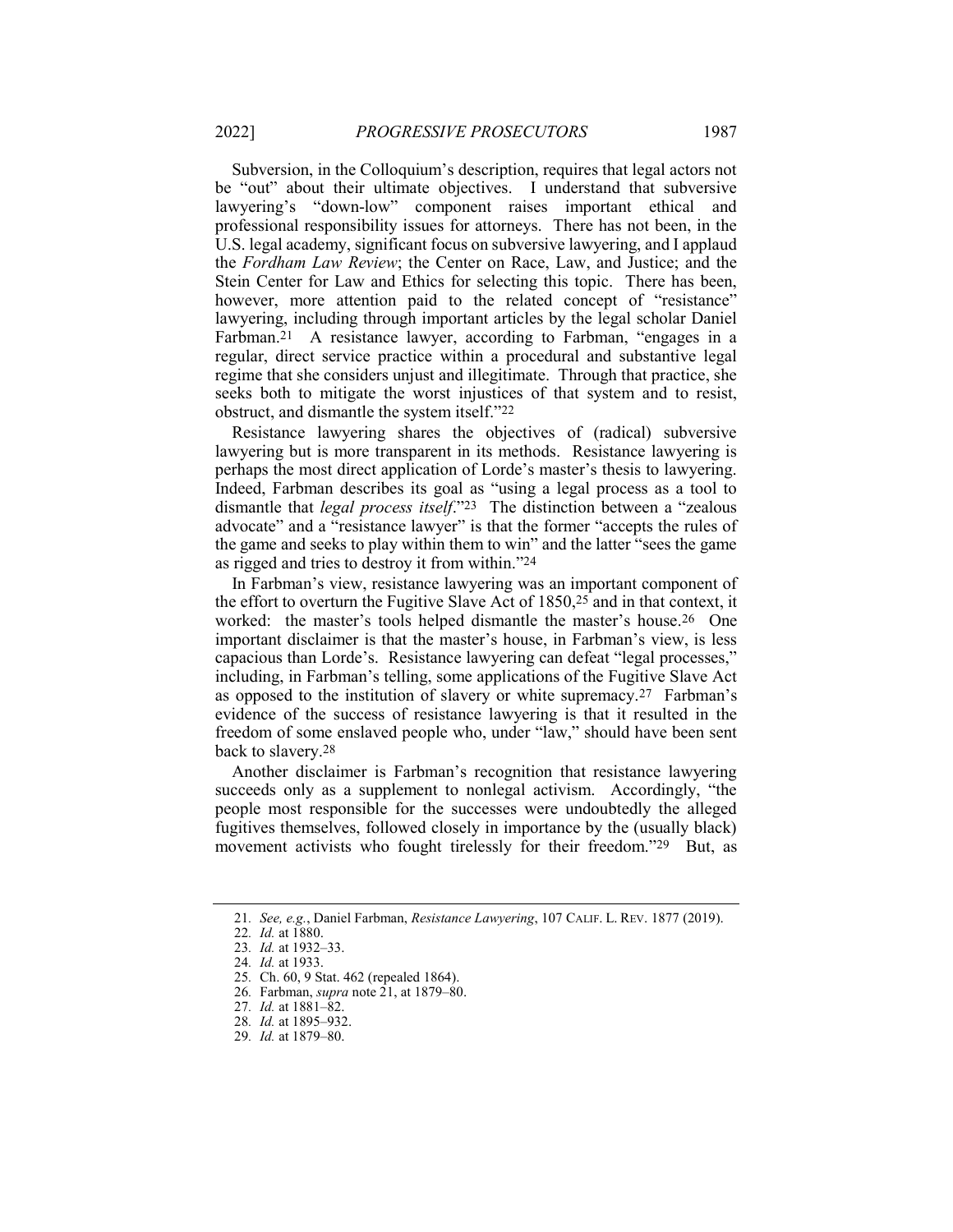Farbman notes, "What is more surprising is a third leading explanation: lawyers."30

I can't help but read the optimism in some calls for "subversive" and "resistance" lawyering, including in some of the essays in this Colloquium, as an implicit critique. For example, the cause of racial justice for African Americans has enjoyed some of the best lawyers that the legal academy has produced, including Pauli Murray, Justice Thurgood Marshall, Derrick Bell (when he worked for the NAACP Legal Defense and Educational Fund), Charles Hamilton Houston, Kimberlé Crenshaw, Sherrilyn Ifill, and Bryan Stevenson. One might think that if excellent lawyering, including the subversive kind, was all it took, Black people would have realized equal justice decades ago.

The only semi-persuasive version of an argument that the master's tools can dismantle the master's house is that crafty lawyers can, on occasion, use law's shifty, inconsistent logics against itself to achieve a discreet, temporary legal victory. This is also, as I understand it, the project of "resistance lawyering."31 It may, quoting from Lorde's essay, "allow us temporarily to beat [the master] at his own game, but [it] will never enable us to bring about genuine change."32

The next part considers whether progressive prosecutors engage in either subversive or resistance lawyering and what our realistic expectations should be for the transformative potential of their work.

#### III. PROGRESSIVE PROSECUTORS

In response to liberal critiques of the criminal legal system on mass incarceration, race disparities, and police accountability, some jurisdictions have elected a new type of prosecutor.<sup>33</sup> The progressive-prosecutor movement began with the publication of the legal scholar Angela J. Davis's seminal articles and book on the potential of prosecutors to be leaders of reform.34 Davis emphasized the vast discretion that prosecutors enjoy and their responsibility as agents of mass incarceration and race disparities to mitigate the damage they have done.35

Progressive prosecutors push for reform from within the criminal legal system, including by making commitments to reduce incarceration, hold

<sup>30</sup>. Id. at 1880.

<sup>31</sup>. See Mairi N. Morrison, May It Please Whose Court?: How Moot Court Perpetuates Gender Bias in the "Real World" of Practice, 6 UCLA WOMEN'S L.J. 49, 83 (1995); David Nahmais, The Changemaker Lawyer: Innovating the Legal Profession for Social Change, 106 CALIF. L. REV. 1335, 1352 (2018).

<sup>32.</sup> LORDE, *supra* note 1, at 112.

<sup>33</sup>. See Darcy Covert, The False Hope of the Progressive-Prosecutor Movement, ATLANTIC (June 14, 2021), https://www.theatlantic.com/ideas/archive/2021/06/mythprogressive-prosecutor-justice-reform/619141/ [https://perma.cc/C35Y-8GEP].

<sup>34.</sup> See ANGELA J. DAVIS, ARBITRARY JUSTICE: THE POWER OF THE AMERICAN PROSECUTOR (2007); Angela J. Davis, Prosecution and Race: The Power and Privilege of Discretion, 67 FORDHAM L. REV. 13,17–19 (1998) [hereinafter Davis, Prosecution and Race].

 <sup>35.</sup> Davis, Prosecution and Race, supra note 34, at 16.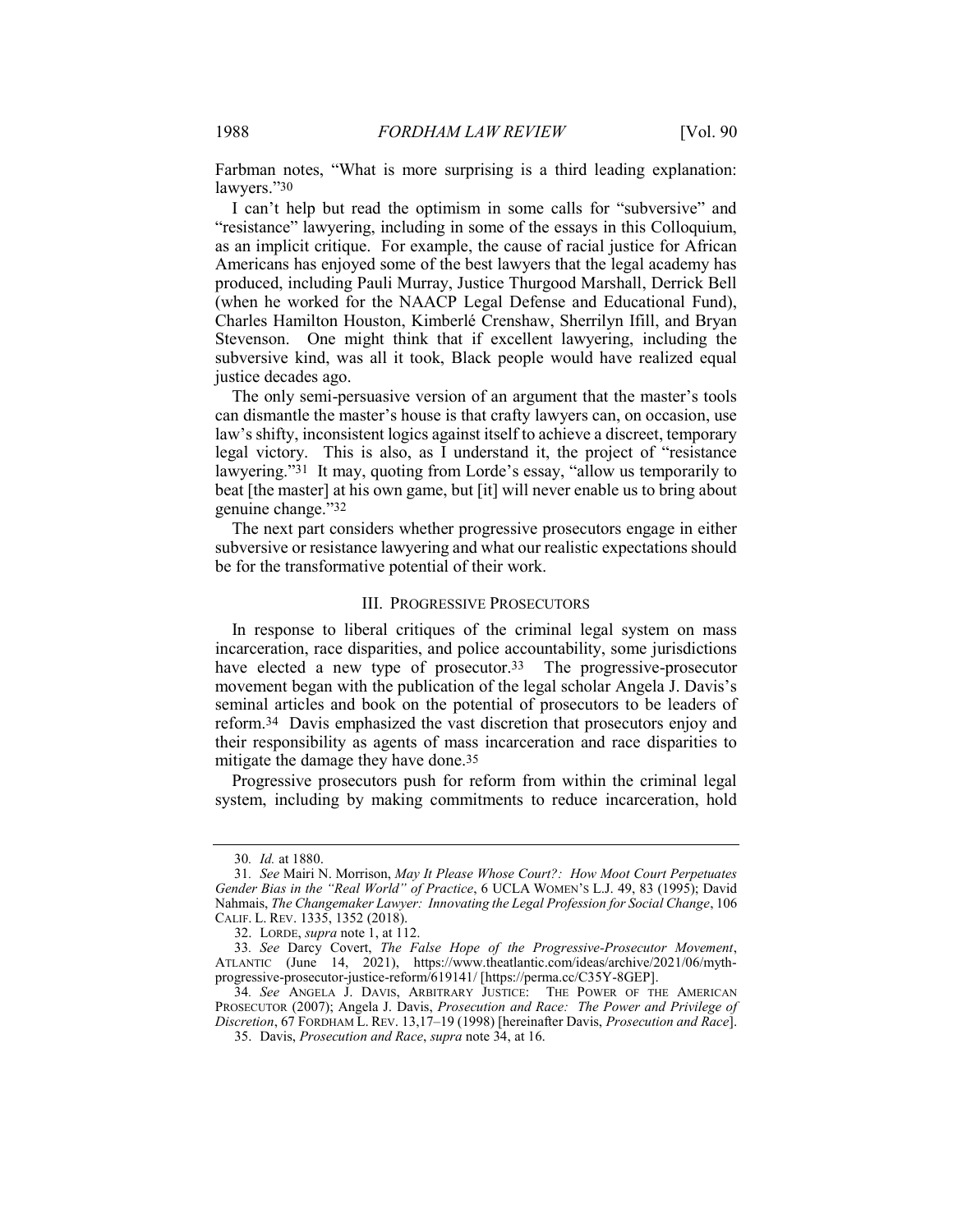police officers accountable, and reallocate funds to public services.36 Their far-reaching discretionary power includes virtually unreviewable decisions over which charges are pursued, whether to recommend bail, the offers to make in plea bargaining, and what sentences are recommended.<sup>37</sup> Progressive prosecutors effectuate their reform agendas by declining to prosecute low-level offenses, expanding diversion programs, and appointing reform-minded individuals to critical positions.38

Progressive prosecution is an example of resistance lawyering but probably not subversive lawyering. Progressive prosecutors are "out" about their goals, generally. Because one hallmark of progressive prosecution is transparency, and one hallmark of subversion is secrecy or stealth, progressive prosecutors might be the antithesis of subversive prosecutors.

I have previously written about one version of a subversive prosecution, which is line prosecutors who work in offices that are not run by "progressive prosecutors" but who nonetheless have reformist agendas.39 They engage in acts like offering plea deals and sentence recommendations that are more lenient than the guidelines or practices of their offices. I know, based on interviews, that these prosecutors regard this work as "subversive lawyering," but to the extent it is, it is extremely limited in its impact (on a large scale, but obviously it makes a difference to an individual accused person).

I have been a sympathetic critic of progressive prosecutors. For example, in a book chapter entitled "Should Good People Be Prosecutors?"40 I discouraged reformers from working as line prosecutors because I thought reports of their discretion were overstated. Head prosecutors have extraordinary discretion; indeed, they may be the most unregulated actors in the U.S. legal system (so I did not discourage reformers from seeking that office), but their employees only have delegated authority. I observed that the boss typically sets policy that limits the individual discretion of line prosecutors and that, in many jurisdictions, the policies of the office on issues like charging, plea bargaining, and sentencing are determined by racist and dysfunctional politics of criminal justice. I noted that

[b]ecoming a prosecutor to help resolve unfairness in the criminal justice system is like enlisting in the army because you are opposed to the current war. It's like working as an oil refiner because you want to help the

40. See id.

<sup>36</sup>. See Allison Young, The Facts on Progressive Prosecutors, CTR. FOR AM. PROGRESS (Mar. 19, 2020), https://www.americanprogress.org/article/progressive-prosecutorsreforming-criminal-justice/ [https://perma.cc/ZYB3-RYER].

<sup>37.</sup> See Pedro L. Gonzalez, It's Time to Stand Up to Progressive Prosecutors, NEWSWEEK (Dec. 3, 2021, 7:00 AM), https://www.newsweek.com/its-time-stand-progressiveprosecutors-opinion-1655026 [https://perma.cc/HX6K-62ZZ].

<sup>38</sup>. See Covert, supra note 33.

 <sup>39.</sup> PAUL BUTLER, LET'S GET FREE: A HIP-HOP THEORY OF JUSTICE ch. 6 (2007). Another kind of subversive prosecutor would be someone who wins an election as a district attorney by keeping her real agenda on the down-low, and then uses her power as head prosecutor (as opposed to line prosecutors who, as I have argued in other work, don't have discretion as much as authority delegated from the boss) to do some real damage to the criminal legal system.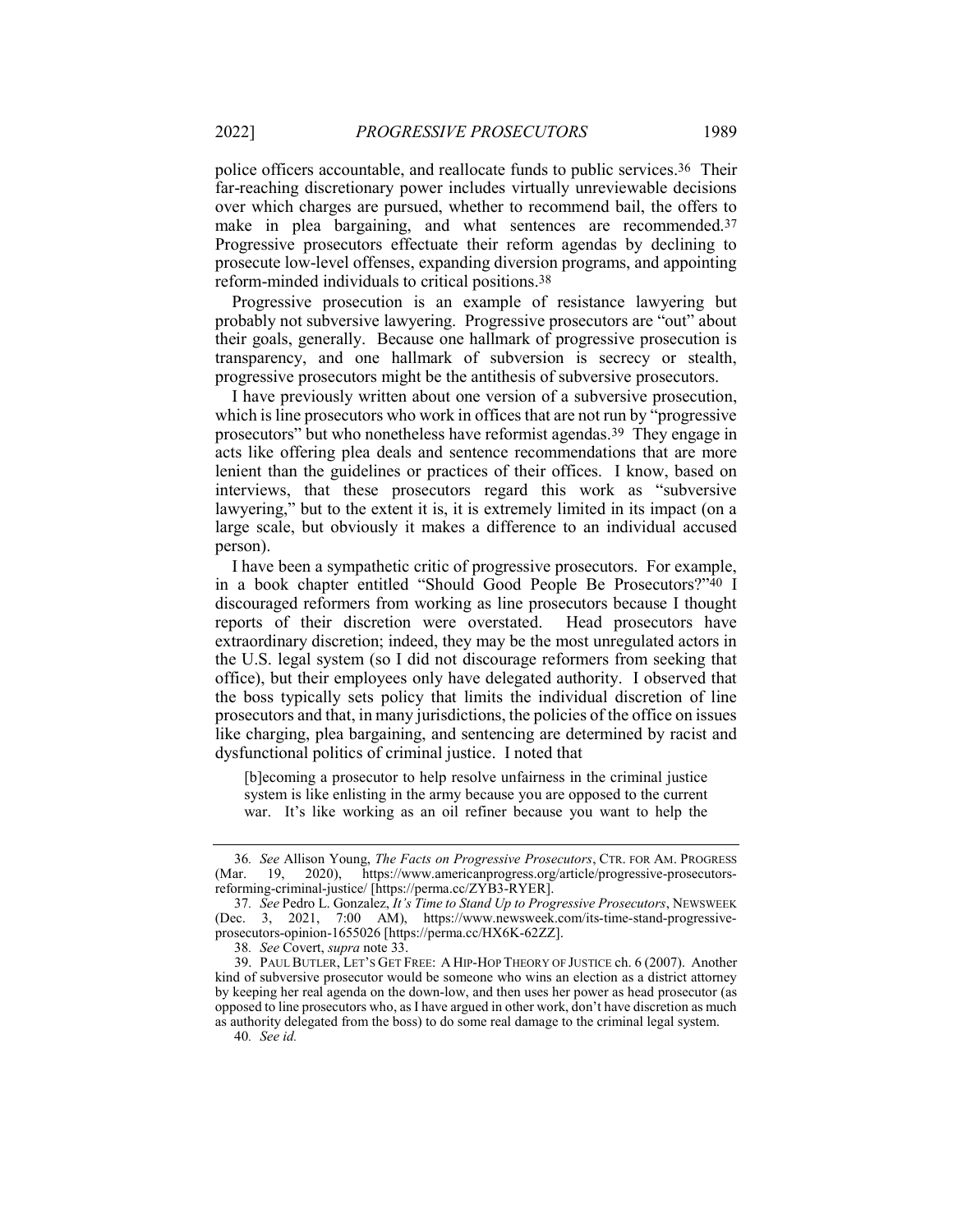environment. Yes, you get to choose the toxic chemicals. True, the boss might allow you to leave one or two pristine bays untouched. Maybe, if you do really good work as a low-level polluter, they might make you the head polluter. But rather than calling yourself an "environmentalist," you should think of yourself as a polluter with a conscience.<sup>41</sup>

Since I wrote those words in a book published in 2009, there has been a shift in the politics of criminal justice, mainly as a result of the movement for Black lives. Some reformers, including former defense attorneys, have been elected as head prosecutors across the country. For reasons I will discuss later, I have not changed my views, but I want to give appropriate credit to these leaders and acknowledge some of their successes in instituting reform while in office. Next, I highlight a few representative cases.

Marilyn Mosby is the state's attorney for the city of Baltimore and is the youngest chief prosecutor in a major American city.42 Her campaign platform promised an end to mass incarceration and racial disparities, sentencing review and conviction integrity, and focused resources on repeat violent offenders.43 After being sworn into office in January 2015, Mosby created positions, such as the Policy and Legislative Affairs Unit, to increase transparency and repair trust with the community.44 In January 2019, Mosby announced that her office would no longer prosecute individuals for marijuana possession regardless of the amount and planned to vacate approximately 5000 convictions.45 During the COVID-19 pandemic, Mosby announced her office would no longer prosecute drug possession, prostitution, minor traffic violations, and other low-level offenses to slow the rapid transmission of the coronavirus in Baltimore prisons.46 In March 2021, she made this change permanent, noting that the changes during the pandemic did not lead to a spike in more serious crimes.47 Mosby has also prosecuted several high-profile repeat violent offenders since she took office, including Darryl Anderson, Capone Chase, Nelson Clifford, and Mustafa Eraibi.48 With regard to police reform, Mosby took center stage in 2015 for

44. Legislative Affairs, OFF. OF THE STATE'S ATT'Y FOR BALT. CITY, https://www.stattorney.org/policy-legislative-affairs/legislative-affairs [https://perma.cc/ JF3C-B8ME] (last visited Mar. 4, 2022).

45. See Shaila Dewan, A Growing Chorus of Big City Prosecutors Say No to Marijuana Convictions, N.Y. TIMES (Jan. 29, 2019), https://www.nytimes.com/2019/01/29/us/baltimoremarijuana-possession.html [https://perma.cc/Y9Y3-QPTL].

46. See Jon Schuppe, Baltimore Will No Longer Prosecute Drug Possession, Prostitution, Low-Level Crime, NBC NEWS (Mar. 26, 2021, 5:15 PM), https://www.nbcnews.com/news/ us-news/baltimore-will-no-longer-prosecute-drug-possession-prostitution-low-leveln1262209 [perma.cc/9S4Y-YRMD].

<sup>41</sup>. Id. at 102.

 <sup>42.</sup> Ray Sanchez & Dana Ford, Prosecutor in Freddie Gray Case Has Talked of Need to "Repair" Trust, CNN (May 2, 2015, 5:05 PM), https://www.cnn.com/2015/04/30/us/ baltimore-freddie-gray-prosecutor/index.html [https://perma.cc/9B7S-54NJ].

<sup>43.</sup> Marilyn Mosby's Platform, MARILYN MOSBY FOR BALT. CITY STATE'S ATT'Y, https://web.archive.org/web/20200607232949/http://www.marilynmosby.com/ourcampaign/ (last visited Mar. 4, 2022).

<sup>47</sup>. See id.

<sup>48.</sup> See Jessica Anderson, Man Sentenced in Canton Attack, Robbery, BALT. SUN (June 16, 2015, 9:54 AM), https://www.baltimoresun.com/news/crime/bs-md-ci-eraibi-sentenced-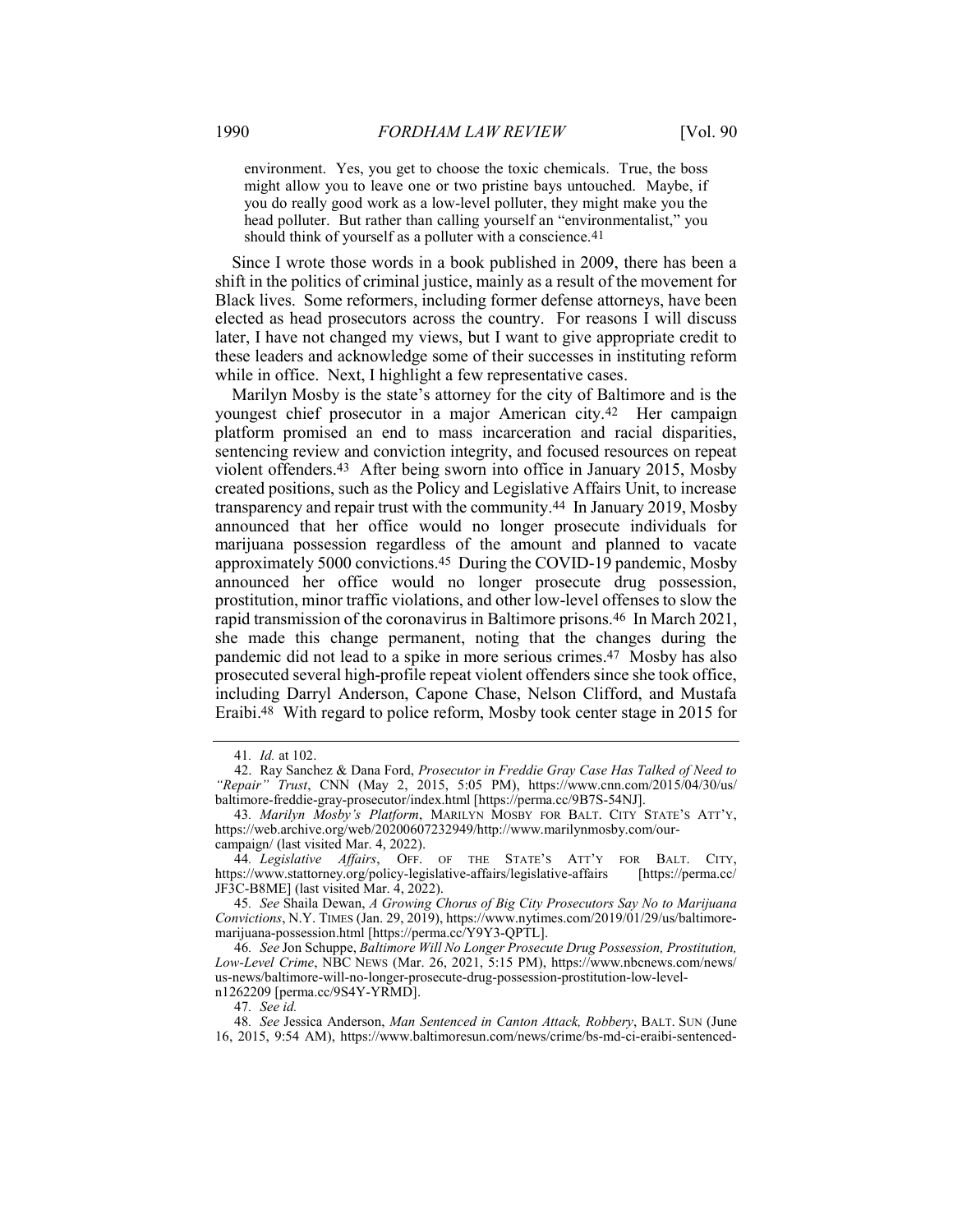charging the six police officers who arrested Freddie Gray prior to his death.49

Kim Foxx is the state's attorney for Cook County, Illinois, which encompasses Chicago and the surrounding areas.50 She manages the second largest prosecutor's office in the United States.51 Her campaign platform focused on criminal justice reform and fairness, allocating resources toward violent crime, rectifying the damage of the War on Drugs, and standing up to former President Donald Trump.52 Foxx's most notable successes include incarceration rates dropping by 19 percent in her first full year in office.53 In 2019, she pushed for the legalization of recreational marijuana and expunged over one thousand low-level nonviolent marijuana convictions.54 With regard to police reform, Foxx expanded the Conviction Integrity Unit to help investigate the torture allegations by former Chicago Police Chief Jon Burge.55 Her office also drafted a law that would give jurisdiction to the state appellate prosecutor to review police shootings when the state's attorney declines to prosecute.56 Foxx has also made significant strides in bail reform. Foxx pushed for legislation that removed the requirement to post cash bail

49. See Scott Calvert & Joe Palazzolo, After Baltimore Riots, Focus Turns to New Prosecutor, WALL ST. J. (Apr. 30, 2015, 7:56 AM), https://www.wsj.com/articles/afterbaltimore-riots-focus-turns-to-new-prosecutor-1430356697 [https://perma.cc/B4W3-S7S5].

50. About The Cook County State's Attorney's Office, COOK CNTY. STATE'S ATT'Y, https://www.cookcountystatesattorney.org/about [https://perma.cc/WW4P-EQHQ] (last visited Mar. 4, 2022).

51. See id.

52. Priorities, KIM FOXX FOR COOK CNTY. STATE'S ATT'Y, https://www.kimfoxx.com/ priorities [https://perma.cc/6ZZJ-GHEN] (last visited Mar. 4, 2022).

53. See Independent Analysis of State Attorney Data, PEOPLE'S LOBBY, https://www.thepeopleslobbyusa.org/independent-analysis-of-states-attorney-data/

[https://perma.cc/MM5D-LJLX] (last visited Mar. 4, 2022); Curtis Black, Report: Kim Foxx Reforms Show Reducing Incarceration Does Not Compromise Public Safety, CHI. REP. (July 31, 2019), https://www.chicagoreporter.com/report-kim-foxx-reforms-show-reducingincarceration-does-not-compromise-public-safety/ [https://perma.cc/3ELZ-TC2N].

54. See Matthew Hendrickson, 1,000 Pot Convictions Tossed as Kim Foxx Expunges Records of Marijuana Busts, CHICAGO SUN-TIMES (Dec. 11, 2019, 6:17 PM), https://chicago.suntimes.com/cannabis/2019/12/11/21011470/kim-foxx-expunge-marijuanacannabis-pot-convictions-drug-war [https://perma.cc/Y42Y-R7GK].

55. See Patrick Smith, Foxx Budget Would Expand to Take on Burge Torture Cases, WBEZ CHI. (Oct. 29, 2019, 7:44 PM), https://www.wbez.org/stories/foxx-budget-wouldexpand-to-take-on-burge-torture-cases/bf2c9024-6ef7-43d2-9052-491c9a1060a9 [https://perma.cc/Q72Q-5XFH].

56. See State's Attorney Foxx Announces Special Prosecutor Legislation, COOK CNTY. STATE'S ATT'Y (Apr. 27, 2017), https://www.cookcountystatesattorney.org/news/state-sattorney-foxx-announces-special-prosecutor-legislation [https://perma.cc/4L62-3FHP].

<sup>20150613-</sup>story.html [https://perma.cc/U36P-FR9B]; Justin George & Justin Fenton, Jury Convicts Sex Offender in Fifth Trial, BALT. SUN (May 8, 2015, 8:42 PM), https://www.baltimoresun.com/news/crime/bs-md-ci-nelson-clifford-20150508-story.html [https://perma.cc/7QZZ-DPAZ]; Justin Fenton, Killer Gets Life Plus 240 Years, Flips Off Top Prosecutor, BALT. SUN (Mar. 24, 2015, 8:12 PM), https://www.baltimoresun.com/ news/crime/bs-md-ci-darryl-anderson-fallin-sentencing-20150324-story.html

<sup>[</sup>https://perma.cc/F843-85N3]; Saliqa Khan, Former Public Enemy No. 1 Sentenced to Life in Fatal Shooting, WBAL TV (Mar. 4, 2015, 5:06 PM), https://www.wbaltv.com/article/formerpublic-enemy-no-1-sentenced-to-life-in-fatal-shooting/7092240# [https://perma.cc/VSY2- HRJC].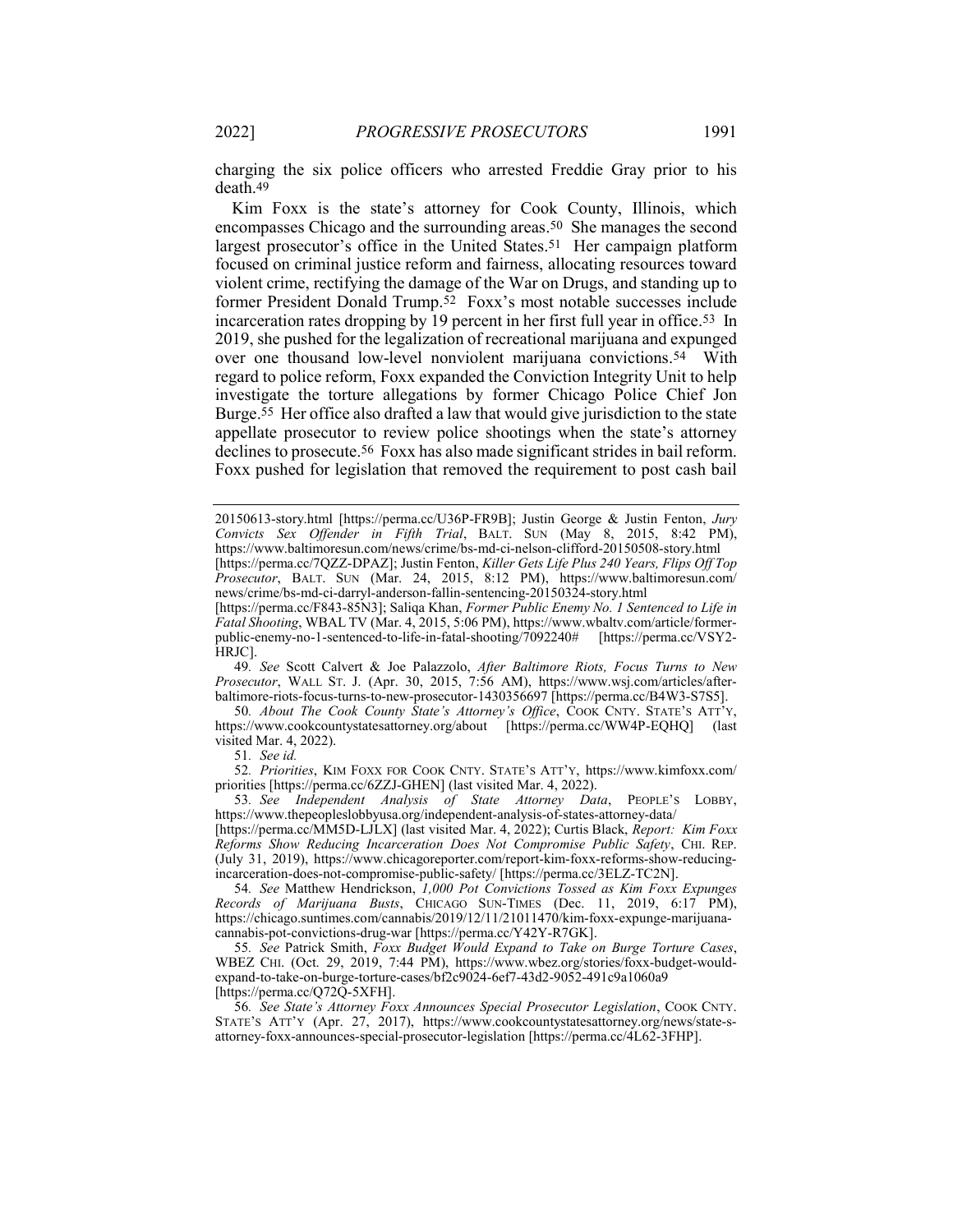for minor crimes and announced that her office no longer requests pretrial detention for those charged with low-level nonviolent offenses.57

Larry Krasner is the district attorney for the city of Philadelphia.58 He has been in office since 2017.59 His platform promised to end the failed "tough-on-crime" policies of the past, work to support the community and victims, and hold the powerful accountable.60 In 2018, his office announced that it would no longer pursue criminal charges against those caught with marijuana.61 Krasner instructed prosecutors to stop seeking cash bail for some misdemeanors and nonviolent felonies and to stop charging sex workers with fewer than three convictions.62 Furthermore, the Philadelphia city jail population has decreased by 40 percent under Krasner's tenure, dropping to its lowest point since 1985.63 Krasner has also taken a tough stance on police misconduct. In 2018, Krasner's office began keeping track of all officers who lied while on duty, used excessive force, and violated civil rights.64 By May 2021, Krasner's office exonerated twenty people convicted under other district attorneys.65

In the interests of full disclosure, I am a member of an advisory board that advises elected progressive prosecutors, including some of the people described above, on best practices. I hope they succeed in their missions to make the criminal legal system fairer and more equitable. I remain, however, a friendly skeptic of the utility of a person becoming a line prosecutor as a

58. Jennifer Gonnerman, Larry Krasner's Campaign to End Mass Incarceration, New YORKER (Oct. 22, 2018), https://www.newyorker.com/magazine/2018/10/29/larry-krasnerscampaign-to-end-mass-incarceration [https://perma.cc/GX9Q-CLA2].

60. See Promises Kept, LARRY KRASNER FOR DIST. ATT'Y, https://krasnerforda.com/ promises-kept [https://perma.cc/5MPF-B78W] (last visited Mar. 4, 2022).

 61. Joe Trinacria, Larry Krasner Sues Big Pharma, Drops All Marijuana Possession Charges, PHILA. MAG. (Feb. 16, 2018, 9:17 AM), https://www.phillymag.com/news/ 2018/02/16/krasner-big-pharma-marijuana-possession [https://perma.cc/WE7M-YDXA].

62. See Shaun King, Philadelphia DA Larry Krasner Promised a Criminal Justice Revolution. He's Exceeding Expectations, INTERCEPT (Mar. 20, 2018, 3:59 PM), https://theintercept.com/2018/03/20/larry-krasner-philadelphia-da/ [https://perma.cc/45JP-4GFE]; Chris Palmer, Philly DA Larry Krasner Won't Seek Cash Bail in Certain Crimes, PHILA. INQUIRER (Feb. 21, 2018), https://www.inquirer.com/philly/news/crime/philadelphialarry-krasner-cash-bail-reform-20180221.html [https://perma.cc/HA5B-34KZ].

63. See Promises Kept, supra note 60.

 64. Mark Fazlollah, Craig R. McCoy & Julie Shaw, Under Court Order, District Attorney Krasner Releases List of Tainted Police, PHILA. INQUIRER (Mar. 6, 2018), https://www.inquirer.com/philly/news/larry-krasner-philadelphia-police-tainted-misconductsecret-list-20180306.html [https://perma.cc/VSA5-H4JM].

65. Chris Brennan, 4 Takeaways from the Only TV Debate Between Philly DA Larry Krasner and Challenger Carlos Vega, PHILA. INQUIRER (May 6, 2021), https://www.inquirer.com/politics/election/philadelphia-district-attorney-larry-krasnercarlos-vega-debate-20210505.html [https://perma.cc/CTS7-8M8J].

<sup>57</sup>. See Kim Geiger, Rauner Signs Law to Change Rules for Paying Cash to Get Out of Jail, CHI. TRIB. (June 9, 2017, 4:57 PM), https://www.chicagotribune.com/politics/ct-brucerauner-bail-bill-met-0610-20170609-story.html [https://perma.cc/446Q-CCQ9]; Kiran Misra, Keeping Tabs on Kim Foxx, S. SIDE WKLY. (Mar. 10, 2020), https://southsideweekly.com/ keeping-tabs-kim-foxx-2016-promises/ [https://perma.cc/2YBN-CBZJ].

<sup>59</sup>. See id.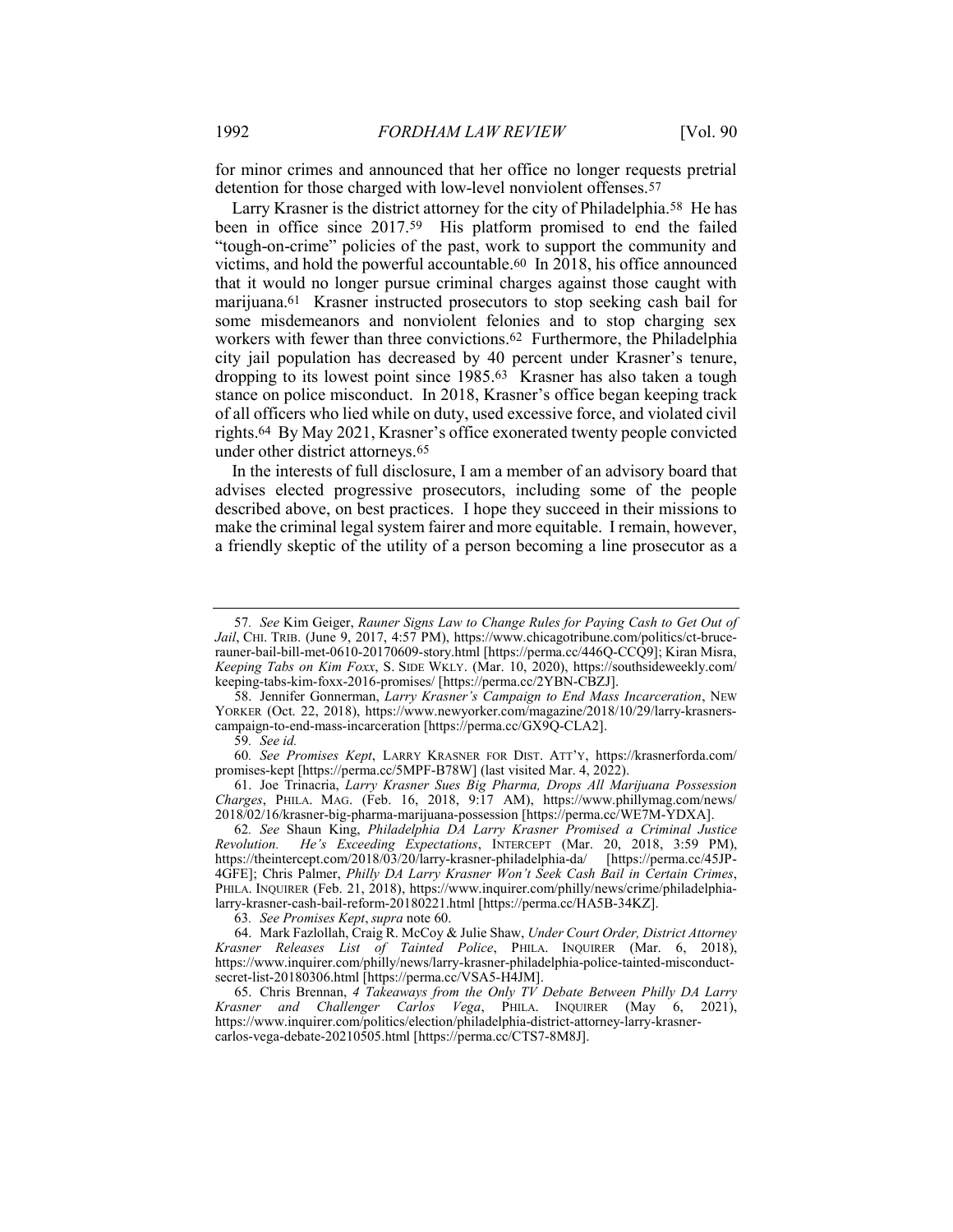route to instituting change or transformation in the criminal legal system.<sup>66</sup> Each of the prosecutors referenced above runs a system marked by extraordinary race and class disparities, especially regarding who gets incarcerated. For all their valuable efforts, which absolutely reduce human suffering, reform is not the main work of any prosecutor, including a progressive one.

For example, a study by The Marshall Report revealed that Kim Foxx had declined to pursue 5000 criminal cases that the previous elected prosecutor would have pursued.67 Foxx did not bring charges in some low-level shoplifting and drug cases, and she recommended alternatives to prosecution in some other cases. Still, Foxx leads an office that sends thousands of people to prison each year, the vast majority of whom are racial minorities and 40 percent of whom are prosecuted for drug crimes.68 Progressive prosecutors, just like other prosecutors, likely spend much more of their work hours strategizing about winning cases than reforming the system.

I suspect that many, if not most, progressive prosecutors would acknowledge that and not be troubled by it. They are, after all, prosecutors. The legal scholar Benjamin Levin divides progressive prosecutors into four categories, including the "prosecutorial progressive" and the "anti-carceral prosecutor."69 "The prosecutorial progressive embraces her role as prosecutor and the power of state violence, but she does so with an eye towards advancing political ends favored by progressives and the political left (broadly conceived)."70 She "embraces criminal law as a desirable tool for righting social wrongs and balancing an unequal political and economic system."71 In contrast, the anti-carceral prosecutor views the criminal legal system as "fundamentally flawed."72 Her work is "not to repurpose the existing institutional structures for good (as the prosecutorial progressive would wish) but rather to shrink those institutions, or perhaps do away with them altogether."73

Anti-carceral prosecutors would be the ones attempting to dismantle the master's house. But despite Levin's template, it's hard to find real-world examples of those exotic creatures. When they run for office, progressive prosecutors typically express commitments to law and order, especially with regard to going after violent "offenders." I am not aware of any elected district attorney who is an out abolitionist, which is the criminal legal

 <sup>66.</sup> I would certainly advise this person to seek work with an elected progressive prosecutor as opposed to a district attorney who does not support this movement.

<sup>67.</sup> The Kim Foxx Effect: How Prosecutions Have Changed in Cook County, THE MARSHALL PROJECT (Oct. 24, 2019, 6:00 AM), https://www.themarshallproject.org/ 2019/10/24/the-kim-foxx-effect-how-prosecutions-have-changed-in-cook-county [https://perma.cc/N98Y-SWNX].

<sup>68</sup>. See id.

 <sup>69.</sup> Benjamin Levin, Imagining the Progressive Prosecutor, 105 MINN. L. REV. 1415, 1418 (2021).

<sup>70</sup>. Id. at 1438.

<sup>71</sup>. Id. at 1444.

<sup>72</sup>. Id.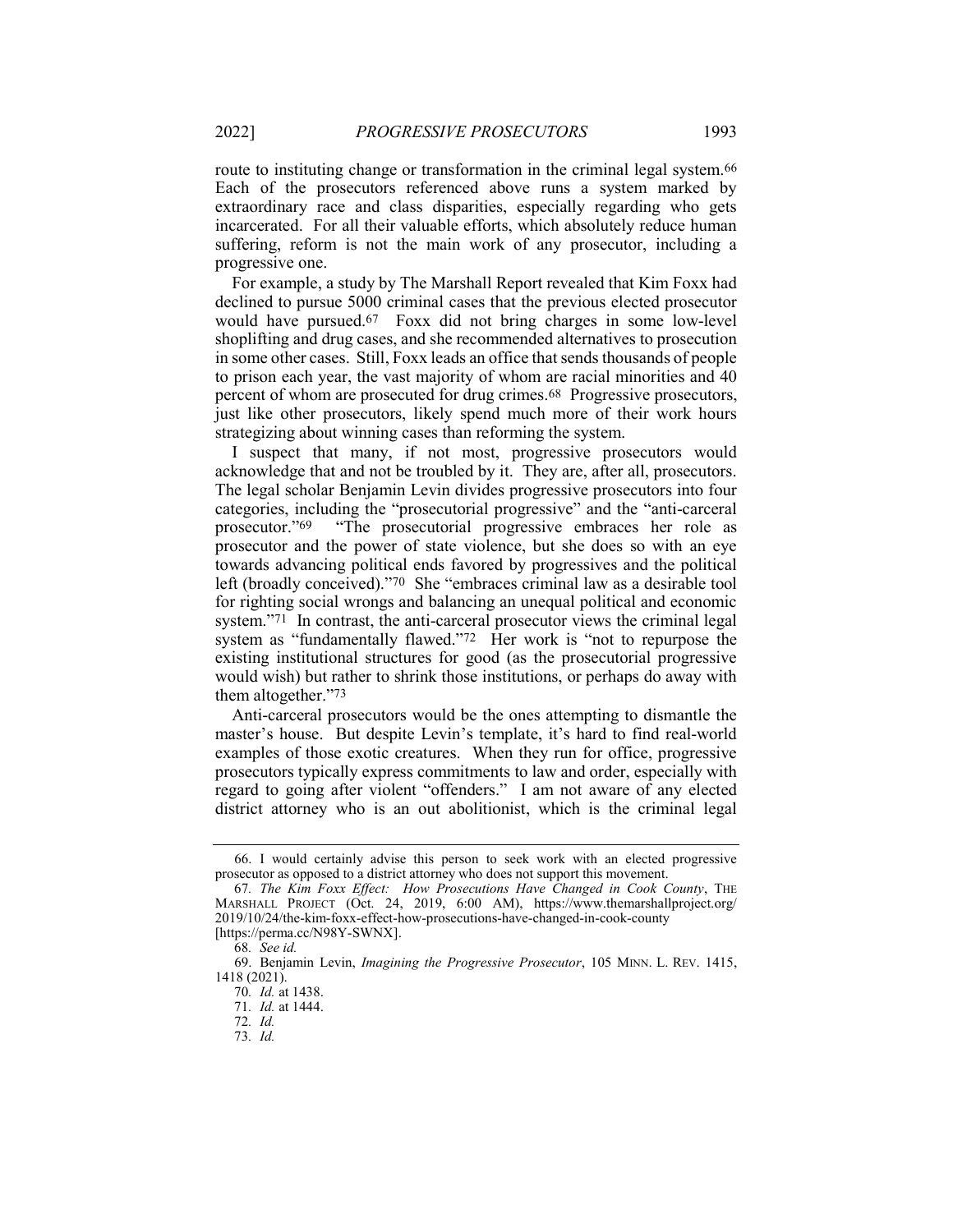philosophy that most closely approximates the anti-carceral prosecutor's professed commitments. Indeed, given the pushback that progressive prosecutors frequently face from police unions and some moderates and conservatives, most candidates for district attorney would probably view an anti-carceral philosophy as a political nonstarter.

Accordingly, the progressive prosecutor movement might not be the best test case for the master's thesis because almost none seem to have goals as radical as crushing the criminal legal system. Still, it is instructive to examine two extraordinary cases in which elected progressive prosecutors had power stripped away from them. These episodes demonstrate the ways that law protects the master's house even when it is not especially threatened.

#### A. Black Women Progressive Prosecutors

Both examples involve elected district attorneys who are Black women. Black women make up 1 percent of all top prosecutors nationwide across all political affiliations.74 Reform-minded prosecutors across the nation have faced pushback from the seasoned prosecutors who work for them, from elected officials and local law enforcement, and from the media.75 However, Black women progressive prosecutors face a unique type of intransigence on their paths of reforming the criminal justice system from within.76 This is to be distinguished from the pushback that Black women prosecutors face progressive or not—which has always been marked by racialized insubordination and resistance to their authority.77 But Black women progressive prosecutors experience an even more virulent strain of misogyny and racism.78 They are targeted by white supremacist groups, experience litanies of personal attacks and lawsuits, and undergo levels of scrutiny rare for public officials.79

 <sup>74.</sup> Christine Carrega, For the Few Black Women Prosecutors, Hate and "Misogynoir" Are Part of Life, ABC NEWS (Mar. 21, 2020, 10:05 AM), https://abcnews.go.com/US/blackwomen-prosecutors-hate-misogynoir-part-life/story?id=68961291 [https://perma.cc/6SM6- WCRD].

<sup>75</sup>. See Richard A. Oppel Jr., These Progressive Prosecutors Promised Change. Their Power Is Being Stripped Away, N.Y. TIMES (Dec. 19, 2019), https://www.nytimes.com/2019/ 11/25/us/prosecutors-criminal-justice.html [https://perma.cc/9DSH-HVRH].

<sup>76</sup>. See Maria Carmen Hinayon, Who Needs The Old Boys' Club?: Let's Make Our Own—Highlights from the WCJ Bay Area Listening Session, AM. BAR ASS'N (Jan. 21, 2020), https://www.americanbar.org/groups/criminal\_justice/publications/criminal-justicemagazine/2020/winter/who-needs-old-boys-club-lets-make-our-ownhighlights-the-wcj-bay-

area-listening-session/ [https://perma.cc/ZVP6-YCHU].

<sup>77</sup>. See Nicole Lewis & Eli Hager, Facing Intimidation, Black Women Prosecutors Say: "Enough," THE MARSHALL PROJECT (Jan. 16, 2020, 2:00 PM), https://www.themarshallproject.org/2020/01/16/facing-intimidation-black-womenprosecutors-say-enough [https://perma.cc/C7UT-R8C5].

<sup>78</sup>. See id.

<sup>79</sup>. See Richard A. Oppel Jr., The St. Louis Prosecutor Went After the Establishment. Now the Tables Are Turned., N.Y. TIMES (June 14, 2019), https://www.nytimes.com/ 2019/06/14/us/st-louis-prosecutor-kim-gardner.html [https://perma.cc/GKC8-4UVM]; Tim Schuba & Matthew Hendrickson, How Groups Tied to White Supremacy Are Targeting Chicago and Kim Foxx, CHICAGO SUN-TIMES (Apr. 27, 2019, 9:00 AM),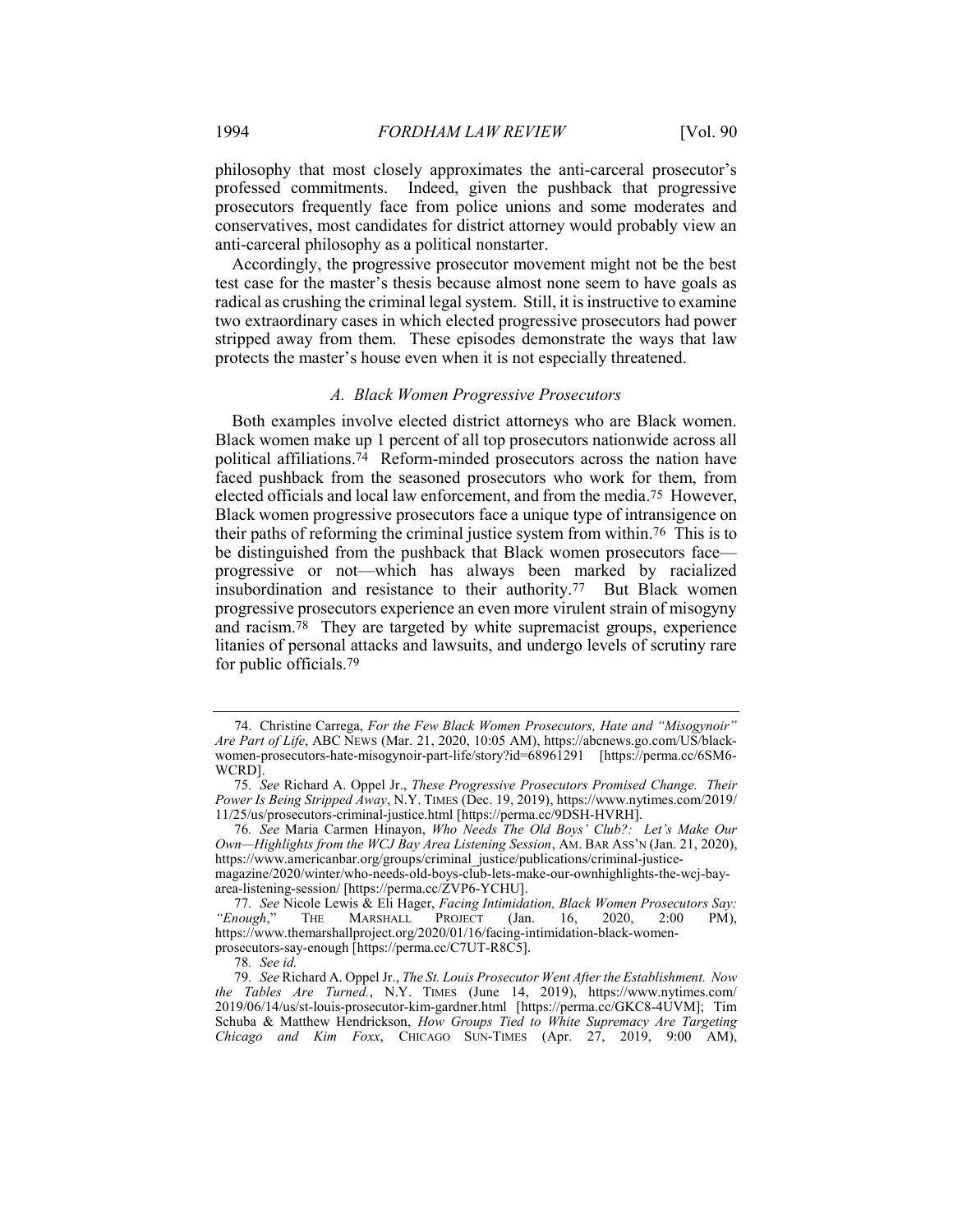Perhaps the most pointed type of backlash that Black women progressive prosecutors face is checks on their discretion from other actors in the legal system. In Maryland, for example, Governor Larry Hogan directed the state's attorney general to prosecute more violent crimes in Baltimore specifically, saying that "far too often in Baltimore City, violent offenders get a slap on the wrist and are released back onto the streets to commit yet another violent offense."80 This was a direct attack on Marilyn Mosby, who announced that her office would roll back money bail rules and no longer prosecute certain low-level crimes.81 When Maryland Attorney General Brian Frosh explained that his office did not have the capacity to take second looks at Baltimore charges, Governor Hogan expanded the state's budget, adding an additional twenty-five prosecutors and support staff to Frosh's office.82

In the final part of this Essay, I tell the stories of two other Black women progressive prosecutors who had power taken away from them by the legal system in especially dramatic and unprecedented ways. I think these narratives demonstrate the profound limits of the master's tools.

#### 1. Aramis Ayala

Aramis Ayala was the first Black person elected to be a head prosecutor in Florida.83 She served as the state attorney for the Ninth Judicial Circuit Court of Florida from 2017 to 2021. In 2017, her office prosecuted a high-profile case in which Markeith Loyd was accused of killing his pregnant ex-girlfriend and, about a month later, a police officer who was trying to arrest him for the crime.84 In a controversial decision, Ayala announced that her office would not seek the death penalty in the event that Loyd was found guilty.85 At a press conference she stated,

https://chicago.suntimes.com/2019/4/27/18623600/how-groups-tied-to-white-nationalistsare-targeting-chicago-and-kim-foxx [https://perma.cc/C5MB-3ZTM].

 <sup>80.</sup> Black Women Prosecutors Under Fire: Reform-Minded Prosecutors—Especially Black Women—Face Pushback, VERA INST. OF JUST., https://www.vera.org/state-of-justicereform/2019/prosecution [https://perma.cc/65JK-AB6J] (last visited Mar. 4, 2022).

<sup>81</sup>. See id.

<sup>82.</sup> Kevin Rector & Pamela Wood, Mosby Says Hogan's Idea to Fund New AG Staff Is "Problematic," Shouldn't Be in Budget, BALT. SUN (Dec. 12, 2019, 7:39 PM), https://www.baltimoresun.com/politics/bs-md-mosby-reaction-20191213 nol7jeyqyzhcxi5ph7rh5oth2u-story.html [https://perma.cc/866U-NWBW].

 <sup>83.</sup> Allison Ross, Florida's First Black State Attorney Defends Opposition to Death Penalty, TAMPA BAY TIMES (Feb. 12, 2020), https://www.tampabay.com/florida-politics/ buzz/2020/02/12/floridas-first-black-state-attorney-defends-opposition-to-death-penalty/ [https://perma.cc/7RTN-ZYVL].

<sup>84</sup>. See Monivette Cordeiro, State Attorney Aramis Ayala Won't Pursue the Death Penalty During Her Term, ORLANDO WKLY. (Mar. 16, 2017, 12:27 PM), https://www.orlandoweekly.com/Blogs/archives/2017/03/16/state-attorney-aramis-ayalawont-pursue-the-death-penalty-during-her-term [https://perma.cc/HV95-2EK9].

 <sup>85.</sup> WKMG News 6 ClickOrlando, State Attorney Aramis Ayala Says She Won't Pursue Death Penalty, YOUTUBE (Apr. 6, 2018), https://www.youtube.com/watch?v=i1LEhKCtzuE [https://perma.cc/V3MG-5UPL].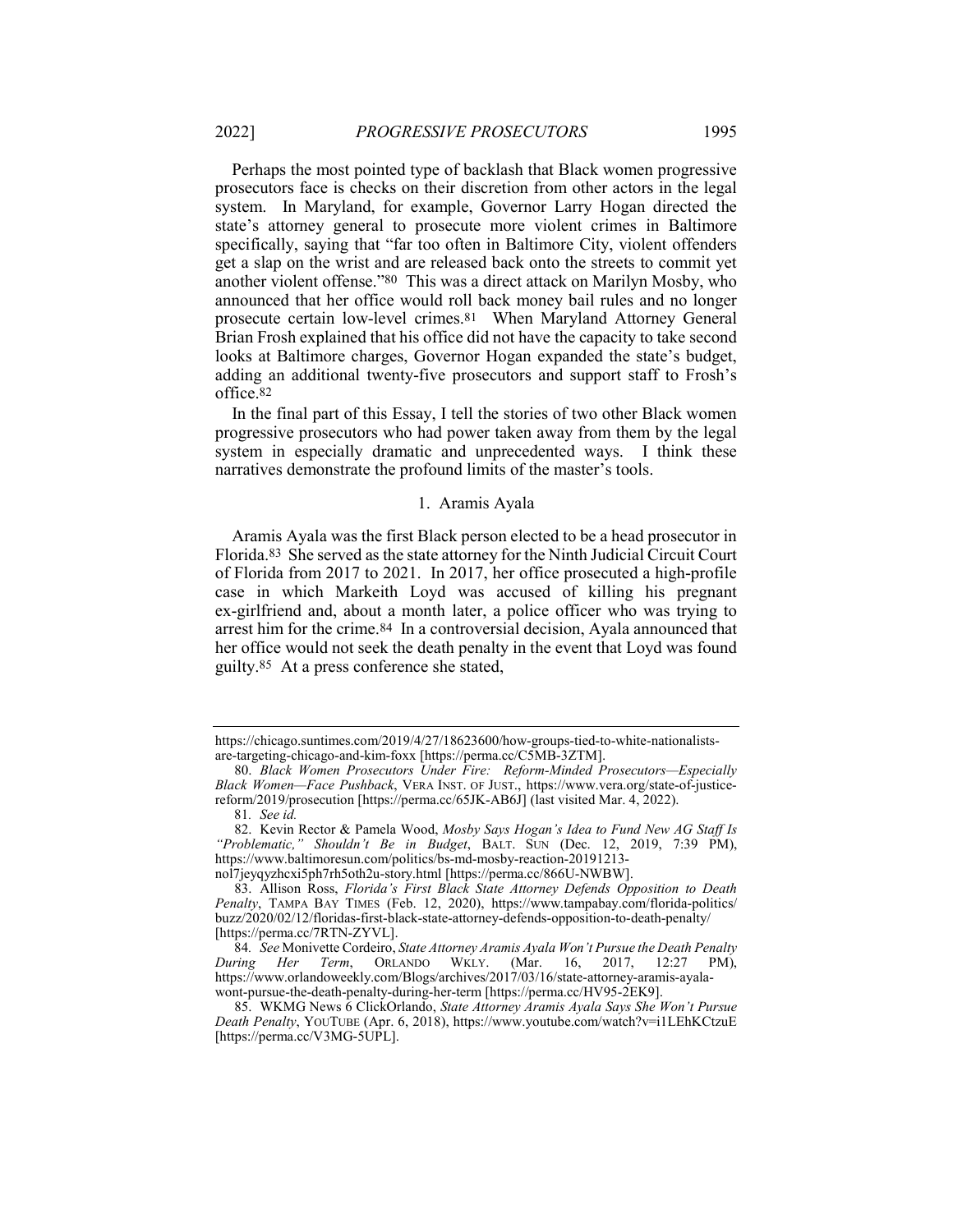I have given this issue extensive, painstaking thought and consideration . . . . What has become abundantly clear through this process is that while I currently do have discretion to pursue death sentences, I have determined that doing so is not in the best interests of this community or in the best interests of justice. After careful review and consideration of the new statute, under my administration I will not be seeking the death penalty.86

That same day, Florida Governor Rick Scott issued an executive order removing Ayala from the Loyd case and appointing Brad King, the (white male) elected prosecutor from another Florida district, to the case. Scott later removed Ayala and appointed King in at least twenty-six other murder cases.87 The Florida Supreme Court upheld Scott's decision by a 5–2 vote.88

#### 2. Kim Foxx

In January 2019, Jussie Smollett reported that he was a victim of a hate crime in Chicago.89 Smollett, who is Black and gay, claimed that late one night, two men accosted him, called him racist and homophobic slurs, and put a rope around his neck.90 Smollett was one of the lead actors in a popular television program and his allegation stirred a sympathetic public outcry and a speedy and extensive hunt for the culprit by the Chicago Police Department.91 The police quickly suspected that Smollett himself had manufactured the event by paying two brothers to attack him.92

Smollett was indicted on sixteen felony counts of disorderly conduct related to making a false report to police about the alleged incident in Chicago.93 The lead prosecutor, Kim Foxx, recused herself from the investigation before Smollett was charged in order to avoid any appearances of a conflict of interest because of conversations she had with Smollett's family members.94 Instead, Foxx designated her top assistant, Joseph Magats, as acting state attorney of the case.95 After several weeks, the prosecutor's office dropped all charges against Smollett in exchange for community service and forfeiture of his \$10,000 bond payment.96

 <sup>86.</sup> Cordeiro, supra note 84.

<sup>87</sup>. Florida Supreme Court Upholds Removal of Prosecutor from Death-Eligible Cases, DEATH PENALTY INFO. CTR. (Aug. 31, 2017), https://deathpenaltyinfo.org/news/floridasupreme-court-upholds-removal-of-prosecutor-from-death-eligible-cases [https://perma.cc/ BN2Y-26G9].

<sup>88</sup>. See generally Ayala v. Scott, 224 So.3d 755 (Fla. 2017).

<sup>89.</sup> Sopan Deb & Julia Jacobs, Jussie Smollett Timeline: A Case with Twists and Turns, N.Y. TIMES (Dec. 9 2021), https://www.nytimes.com/article/jussie-smollett-timeline.html [https://perma.cc/2P5T-466T].

<sup>90</sup>. See id.

<sup>91</sup>. See id.

<sup>92</sup>. See id.

<sup>93</sup>. In re Appointment of Special Prosecutor, No. 19 MR 00014, slip op. at 4 (Ill. Cir. Ct. Cook Cnty. June 21, 2019).

<sup>94</sup>. Id. at 6–7.

<sup>95</sup>. Id.

<sup>96</sup>. Id. at 5.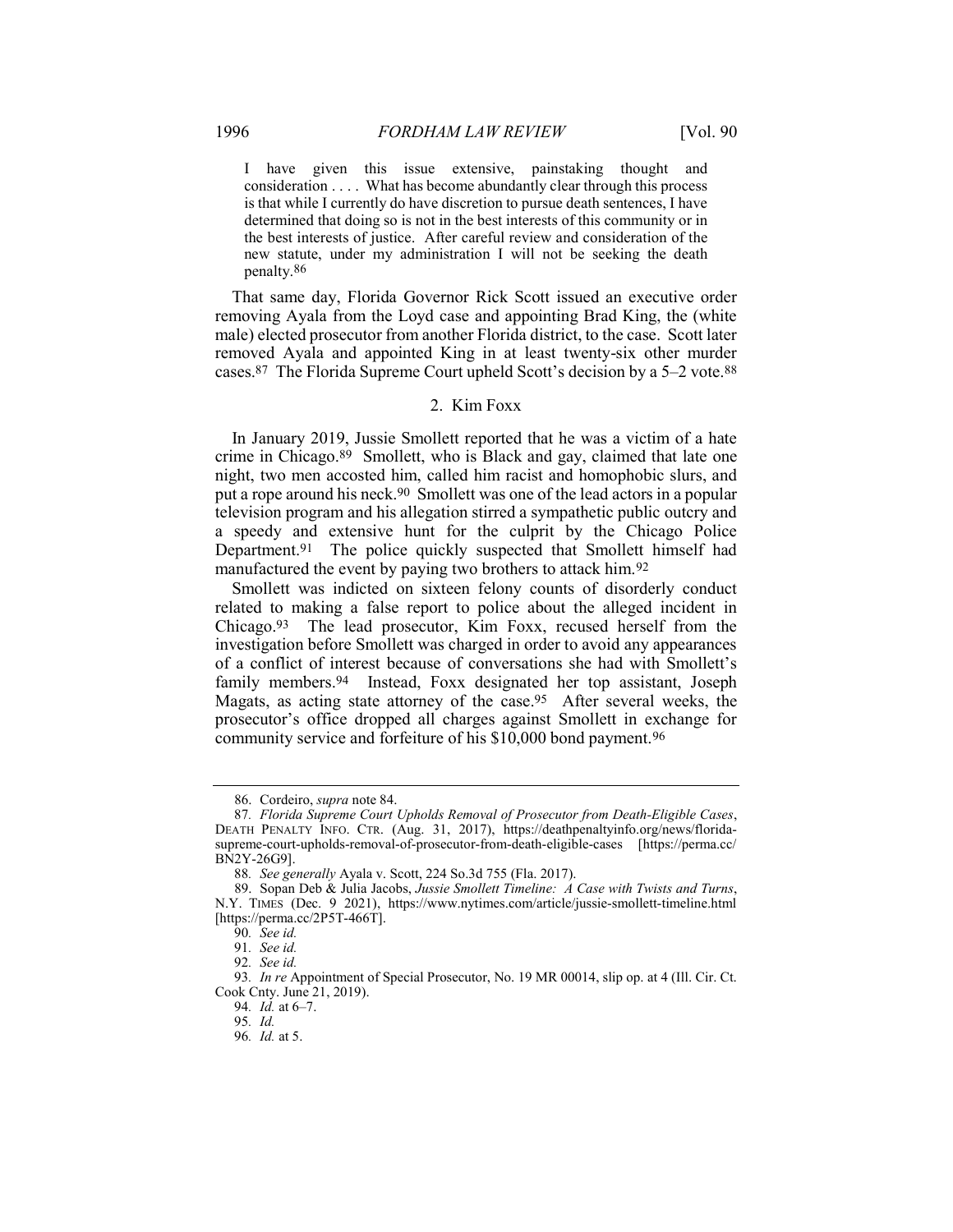This resolution received a lot of attention in the national media, much of it unfavorable. Then President Donald Trump tweeted it was "an embarrassment to our nation."97 Chicago's mayor called it a "whitewash."98

Shortly after the charges were dropped, Sheila O'Brien, a retired state judge, filed a petition in Chicago's criminal court to appoint a special prosecutor

to reinstate and further prosecute the charges in the matter entitled the People of the State of Illinois v. Jussie Smollett, dismissed by the Cook County State's Attorney on March 26, 2019, and inter alia, to investigate the actions of any person or office involved in the investigation, prosecution, and dismissal of that matter.99

When Foxx challenged O'Brien's standing, O'Brien claimed that as a former judge, "she has sustained personal harm from the derogatory manner in which the Smollett case was handled" and that "the community [has] been subjected to ridicule and disparaging media commentary to the extent that her ability to live peacefully has been diminished."<sup>100</sup>

Michael Toomin, the presiding judge of the criminal court, ruled that O'Brien had standing and granted her petition. His opinion begins:

The instant petition has its genesis in a story unique to the anals [sic] of the Criminal Court. The principal character, Jussie Smollett, is an acclaimed actor known to the public from his performances in the television series, "Empire." But his talents were not destined to be confined to that production. Rather, in perhaps the most prominent display of his acting potential, Smollett conceived a fantasy that propelled him from the role of a sympathetic victim of a vicious homophobic attack to that of a charlatan who fomented a hoax the equal of any twisted television intrigue.<sup>101</sup>

Judge Toomin ruled that when Foxx recused herself from the case, the only remedy under Illinois law was appointment of a special counsel. Foxx's designation of Magats as the acting state's attorney was improper because "[t]here was and is no legally cognizable office of Acting State's Attorney known to our statutes or to the common law."102 Toomin appointed Dan Webb as the special prosecutor. Webb was the special counsel in the Iran-Contra scandal, and in private practice, he has represented some of the most powerful people and businesses in the world, including Bill Gates, Microsoft, General Electric, and Verizon. The Washington Post reported that

<sup>97.</sup> Veronica Stracqualursi & Jeremey Diamond, Trump Calls Jussie Smollett Case 'An Absolute Embarrassment,' CNN (Mar. 28, 2019, 5:17 PM), https://www.cnn.com/2019/03/ 28/politics/donald-trump-jussie-smollett-doj-fbi/index.html [https://perma.cc/5Q3S-F37B].

<sup>98.</sup> Julie Bosman & Sopan Deb, Jussie Smollett's Charges Are Dropped, Angering Mayor and Police, N.Y. TIMES (Mar. 26, 2019), https://www.nytimes.com/2019/03/26/ arts/television/jussie-smollett-charges-dropped.html [https://perma.cc/SDA6-9E5Z].

<sup>99.</sup> In re Appointment of Special Prosecutor, slip op. at 8 (order granting appointment of special counsel).

<sup>100</sup>. Id. at 12.

<sup>101</sup>. Id. at 2.

<sup>102</sup>. Id. at 16.